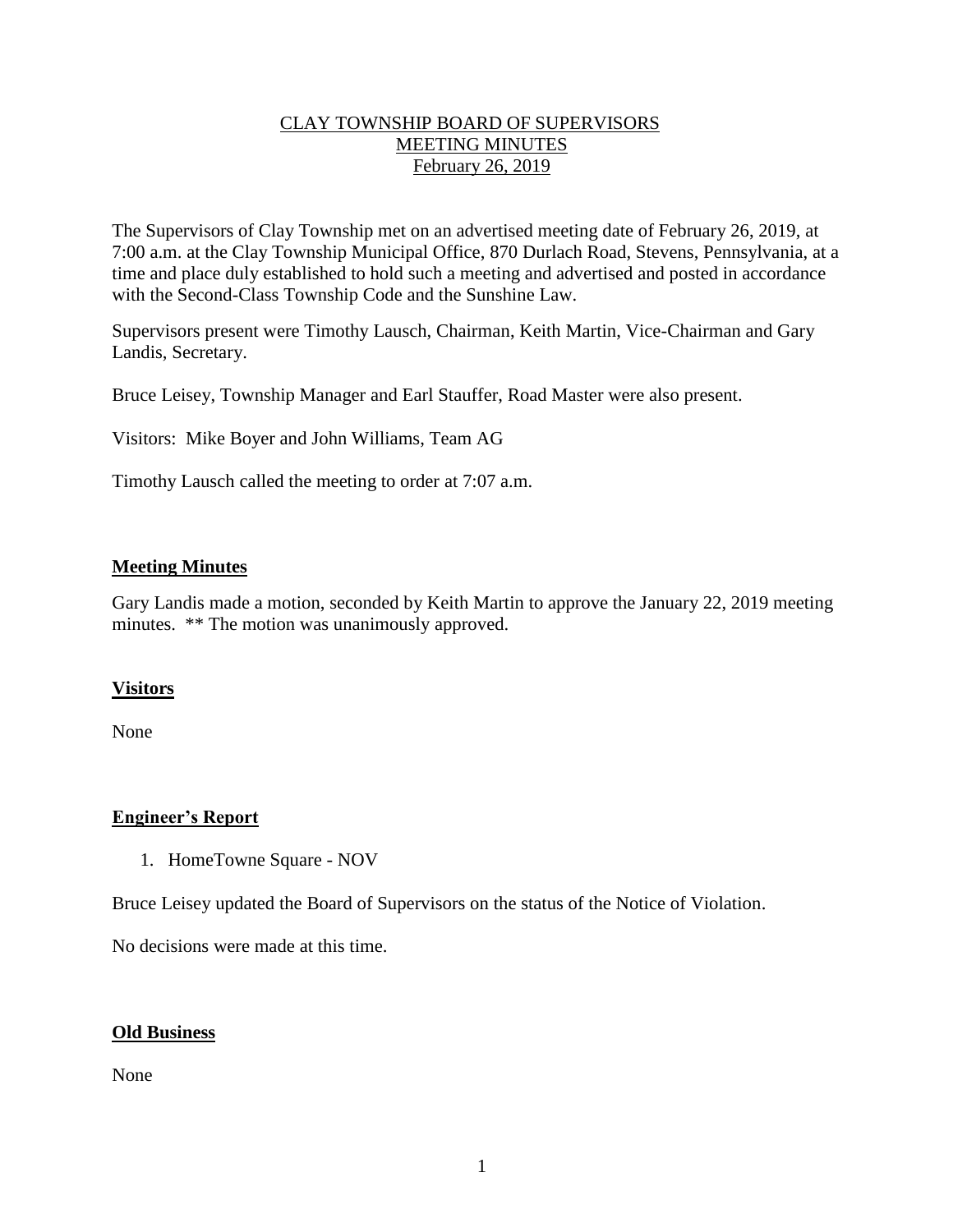## **New Business**

1. Road Master Update

Earl Stauffer reviewed his monthly report with the Board of Supervisors.

Earl said the municipal co-op road work bids will be opened April 8, 2019.

# 2. Township Manager Update

Bruce Leisey reviewed the administrative monthly action with the Board of Supervisors.

# 3. Update on IPMC Update Ordinance

Bruce Leisey reviewed the proposed Ordinance with the Board of Supervisors.

4. Review RFP for Growing Greener Grant

John Williams, Team Ag and Bruce Leisey reviewed a draft RFP for the recently awarded Growing Greener Grant.

There was discussion on the proposed scope of work.

Township Staff will provide an update on the RFP at the March 11, 2019 Board of Supervisors meeting.

5. Execute Grant Recommendation Letter for NLCRPD

After discussion, Gary Landis made a motion, seconded by Keith Martin to approve submitting a letter of recommendation for a JAG Grant Application submitted by Northern Lancaster Country Regional Police Department to purchase equipment to improve communications and records management systems. \*\* The motion was unanimously approved.